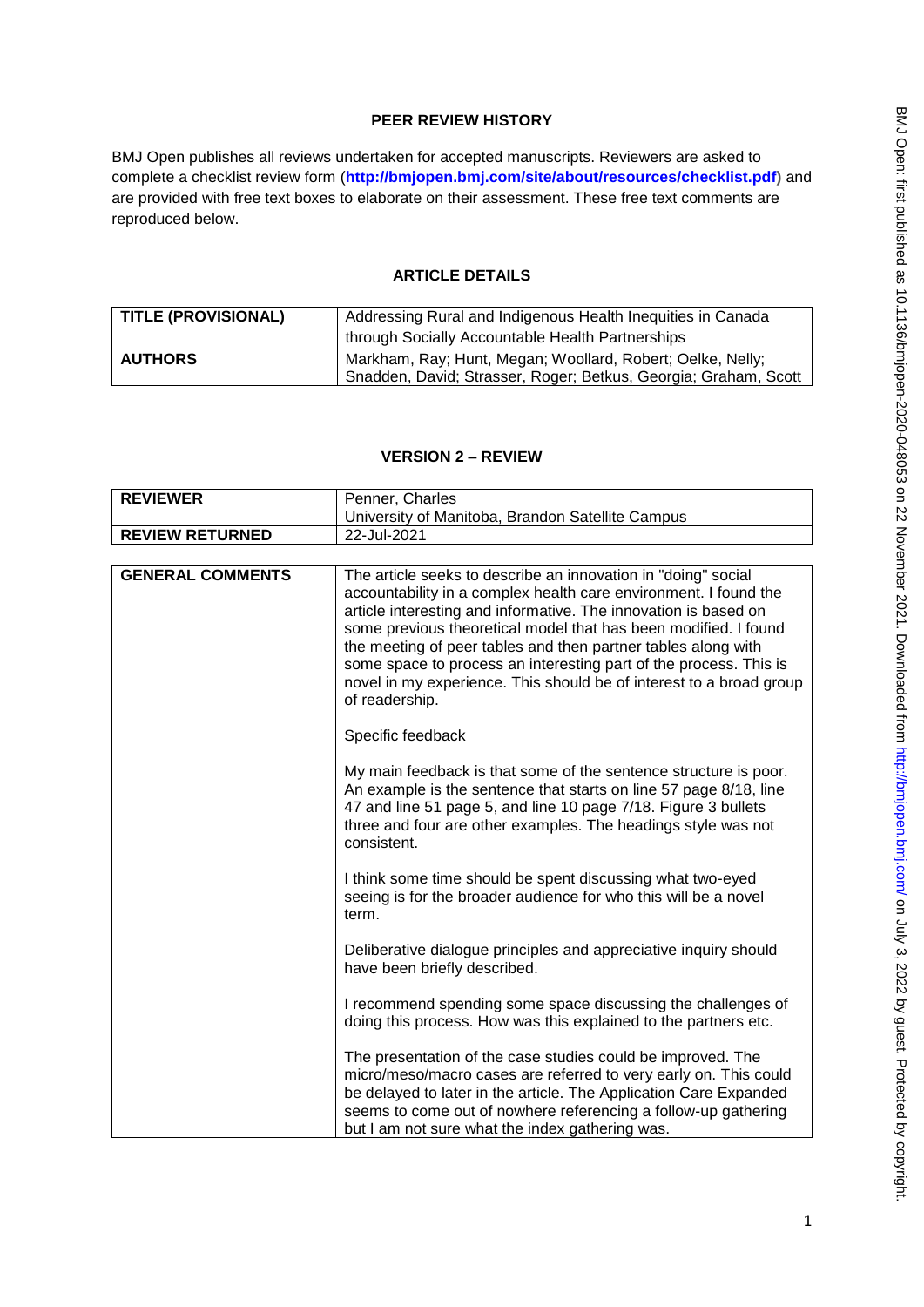| <b>REVIEWER</b>         | Hanley, A                                                                                                                                                                                                                                                                                                                                                                                                                                                                                                                                                                                                                                                                                                                                                                                                                                                                                                                                                                                                                                                                                                                                                                                                                                                                                                                                                          |
|-------------------------|--------------------------------------------------------------------------------------------------------------------------------------------------------------------------------------------------------------------------------------------------------------------------------------------------------------------------------------------------------------------------------------------------------------------------------------------------------------------------------------------------------------------------------------------------------------------------------------------------------------------------------------------------------------------------------------------------------------------------------------------------------------------------------------------------------------------------------------------------------------------------------------------------------------------------------------------------------------------------------------------------------------------------------------------------------------------------------------------------------------------------------------------------------------------------------------------------------------------------------------------------------------------------------------------------------------------------------------------------------------------|
|                         | Univesity of Toronto                                                                                                                                                                                                                                                                                                                                                                                                                                                                                                                                                                                                                                                                                                                                                                                                                                                                                                                                                                                                                                                                                                                                                                                                                                                                                                                                               |
| <b>REVIEW RETURNED</b>  | 02-Aug-2021                                                                                                                                                                                                                                                                                                                                                                                                                                                                                                                                                                                                                                                                                                                                                                                                                                                                                                                                                                                                                                                                                                                                                                                                                                                                                                                                                        |
|                         |                                                                                                                                                                                                                                                                                                                                                                                                                                                                                                                                                                                                                                                                                                                                                                                                                                                                                                                                                                                                                                                                                                                                                                                                                                                                                                                                                                    |
| <b>GENERAL COMMENTS</b> | <b>Comments to Editors</b>                                                                                                                                                                                                                                                                                                                                                                                                                                                                                                                                                                                                                                                                                                                                                                                                                                                                                                                                                                                                                                                                                                                                                                                                                                                                                                                                         |
|                         | Although the topic covered in this manuscript is outside my area of<br>expertise, I have worked in Indigenous health research for many<br>years. From that perspective, I believe that this is an important<br>article that will be of substantial interest to the readership of BMJ<br>Open.<br>The manuscript reports on a novel and innovative collaborative<br>approach to addressing complex, long standing and seemingly<br>intractable issues in healthcare delivery in rural and remote<br>settings in Canada, and especially for First Nations (FN)<br>communities. The relationships between FN and the healthcare<br>system in Canada have been complicated by high turnover, limited<br>resources, and mistrust that has arisen from the legacy of<br>colonialism. Many of these issues will be relevant, to a degree, for<br>other regions and countries were there is complex health care<br>delivery to rural and remote settings and to Indigenous<br>communities.<br>The authors report on a process that takes a non-confrontational<br>collaborative approach (the other side is not "the enemy") to<br>addressing gaps and challenges in health care delivery. I believe<br>that this is going to be a very important way to move a number of<br>these complicated issues forward.<br>I have a few minor comments for the authors to consider. |
|                         | <b>Comments to Authors</b>                                                                                                                                                                                                                                                                                                                                                                                                                                                                                                                                                                                                                                                                                                                                                                                                                                                                                                                                                                                                                                                                                                                                                                                                                                                                                                                                         |
|                         | Very nice manuscript!<br>I have a few minor comments for the authors to consider.<br>Can you comment on the role (if any) of the federal government in<br>this model, given that level of government's responsibilities and<br>relationships with First Nations?<br>The authors conclude that "The PPP has been effective in<br>applying socially accountable change in the BC health system,<br>with tangible outcomes". While some excellent examples were<br>provided, I was not entirely clear whether there are criteria for<br>determining when an outcome has been successfully achieved via<br>this process. Or is this more of a dynamic construct? Are there<br>examples of when this process has not worked, and any lessons<br>learned from that scenario?                                                                                                                                                                                                                                                                                                                                                                                                                                                                                                                                                                                             |

# **VERSION 2 – AUTHOR RESPONSE**

| <b>Reviewers Comments</b>                          | Response                                       |
|----------------------------------------------------|------------------------------------------------|
|                                                    |                                                |
| My main feedback is that some of the sentence      | We have completed an overall edit of the       |
| structure is poor. An example is the sentence      | manuscript including attending to the examples |
| that starts on line 57 page 8/18, line 47 and line | outlined.                                      |
| 51 page 5, and line 10 page 7/18. Figure 3         |                                                |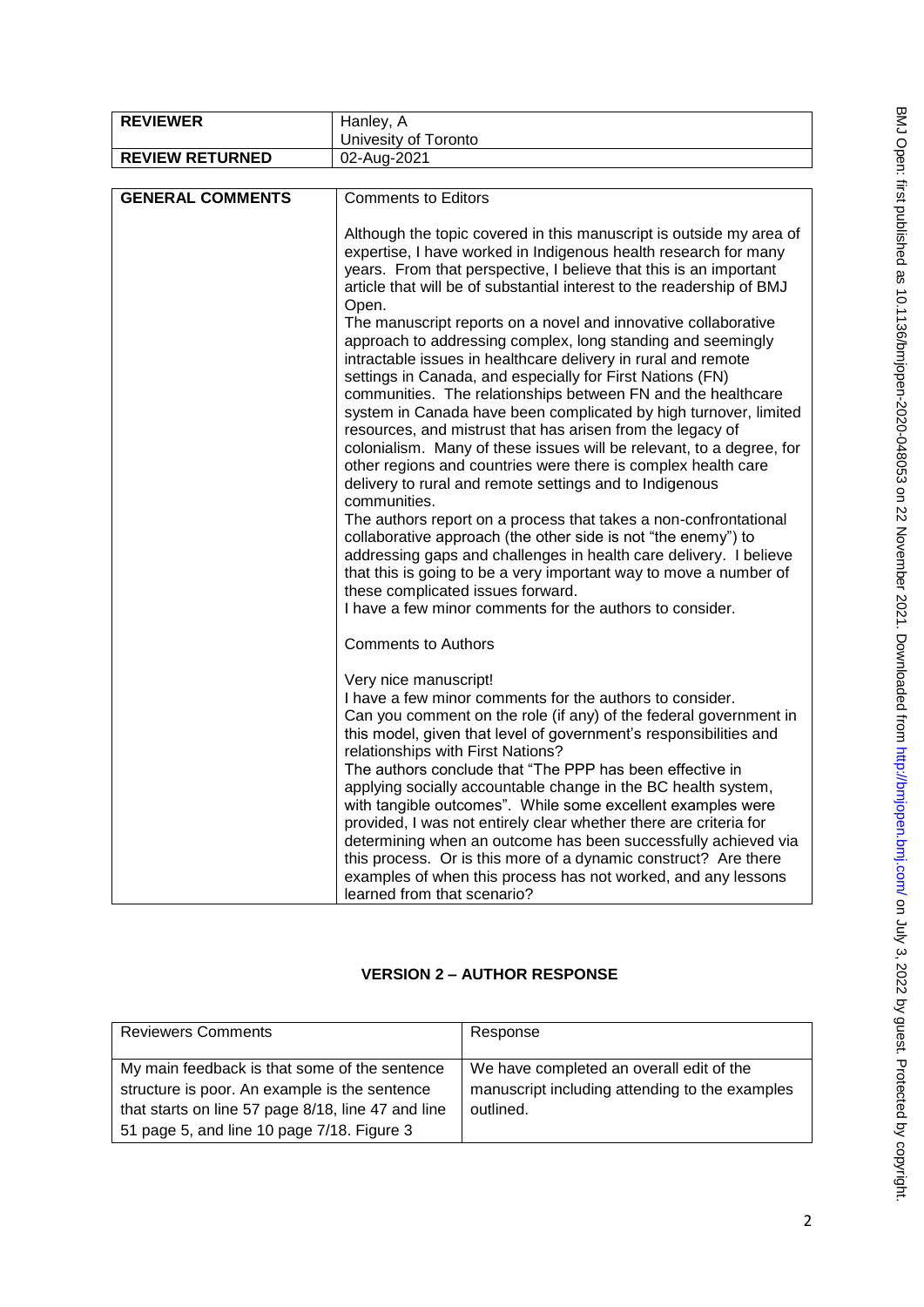| bullets three and four are other examples. The                                                                                                                                                                                                                                                                                  |                                                                                                                                                                                                                                                                                                                                                                                                                                                                                                                                                                                                                                                                                |
|---------------------------------------------------------------------------------------------------------------------------------------------------------------------------------------------------------------------------------------------------------------------------------------------------------------------------------|--------------------------------------------------------------------------------------------------------------------------------------------------------------------------------------------------------------------------------------------------------------------------------------------------------------------------------------------------------------------------------------------------------------------------------------------------------------------------------------------------------------------------------------------------------------------------------------------------------------------------------------------------------------------------------|
| headings style was not consistent.                                                                                                                                                                                                                                                                                              |                                                                                                                                                                                                                                                                                                                                                                                                                                                                                                                                                                                                                                                                                |
| I think some time should be spent discussing<br>what two-eyed seeing is for the broader<br>audience for who this will be a novel term.                                                                                                                                                                                          | We have further described a "two-eyed seeing"<br>approach, "In partnership with First Nations<br>Health Authority FNHA facilitated our ability to<br>focus on the rural scale. Wwe used a "two-eyed<br>seeing" approach thatwhich stresses the<br>importance of viewing the world through both<br>Western (what is considered to be mainstream)<br>and Indigenous worldviews and ways of<br>knowing."                                                                                                                                                                                                                                                                          |
| Deliberative dialogue principles and appreciative                                                                                                                                                                                                                                                                               | We have added descriptions of both concepts.                                                                                                                                                                                                                                                                                                                                                                                                                                                                                                                                                                                                                                   |
| inquiry should have been briefly described.                                                                                                                                                                                                                                                                                     | "This takes participants through a journey,<br>(Discover-Dream-Design-Deliver) looking at<br>amplifying what is working and demonstrating<br>practical outcomes. The exploration determines<br>why this aspect is working and how we can<br>expand its influence.<br>"Deliberative dialogue principles aim to foster<br>particular kinds of structured conversation that<br>feature informed and reasoned discussion,<br>attentive listening to understand the values<br>underlying different views, weighing of reasons<br>for and against a proposed action or policy<br>(deliberation) and a desire to build towards<br>common understanding and co-creation of<br>action." |
| I recommend spending some space discussing                                                                                                                                                                                                                                                                                      | We have added a lessons learned section,                                                                                                                                                                                                                                                                                                                                                                                                                                                                                                                                                                                                                                       |
| the challenges of doing this process. How was<br>this explained to the partners etc.                                                                                                                                                                                                                                            | under practical progress and lessons learned<br>which goes through some of the challenges,<br>and have amplified on the explanation to<br>partners.                                                                                                                                                                                                                                                                                                                                                                                                                                                                                                                            |
| The presentation of the case studies could be<br>improved. The micro/meso/macro cases are<br>referred to very early on. This could be delayed<br>to later in the article. The Application Care<br>Expanded seems to come out of nowhere<br>referencing a follow-up gathering but I am not<br>sure what the index gathering was. | We have moved the reference to these case<br>studies in a more appropriate location. Re<br>edited them to read easier More graphical. We<br>have also renamed and adjusted the Application<br>Care Expanded section to practical progress<br>and lessons learned, and worked in making it<br>flow better.                                                                                                                                                                                                                                                                                                                                                                      |
| Reviewer: 2                                                                                                                                                                                                                                                                                                                     |                                                                                                                                                                                                                                                                                                                                                                                                                                                                                                                                                                                                                                                                                |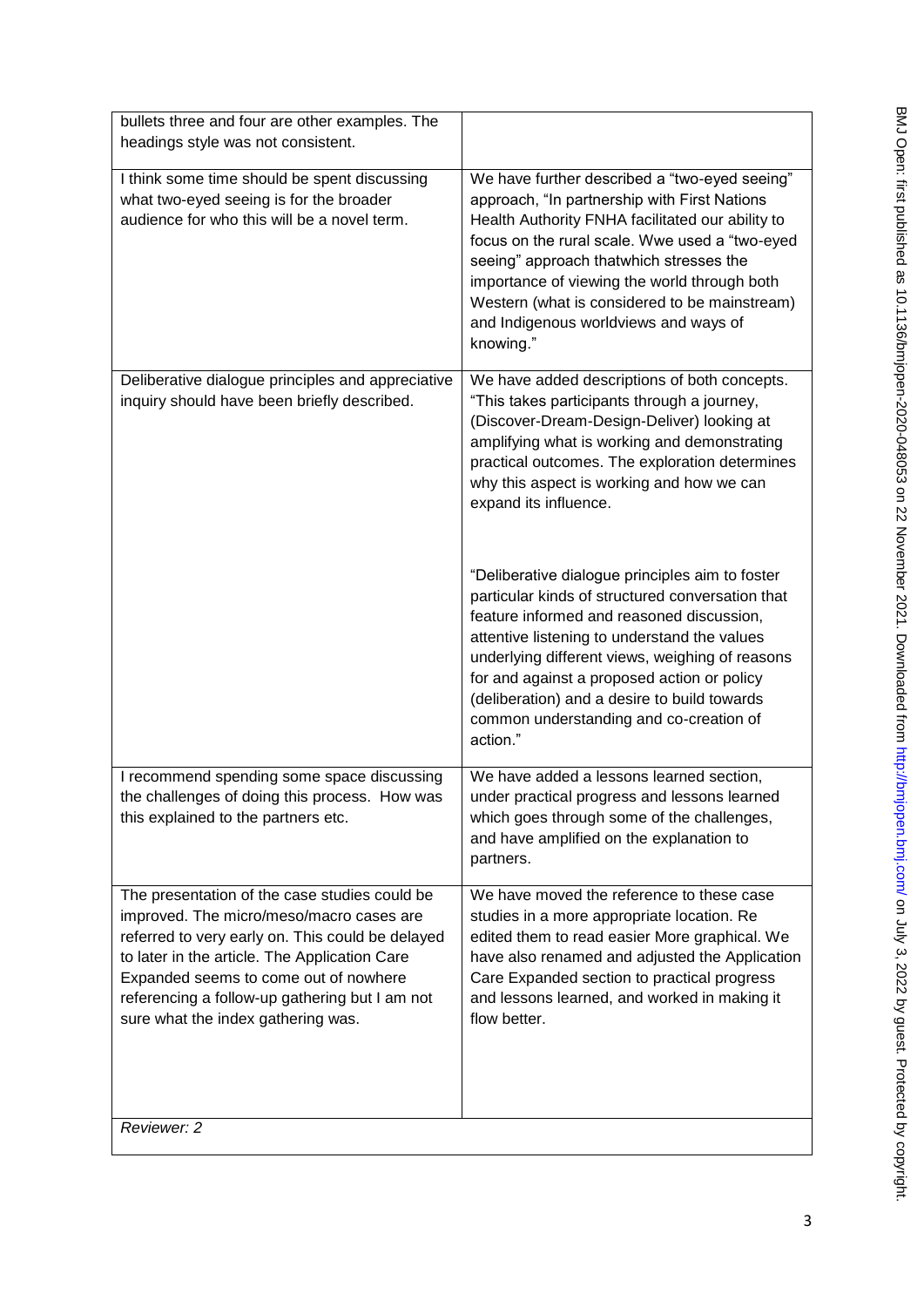| Can you comment on the role (if any) of the     | First Nations healthcare governance has shifted   |
|-------------------------------------------------|---------------------------------------------------|
| federal government in this model, given that    | from federal to provincial/regional levels in BC. |
| level of government's responsibilities and      | We have added an explanation of the same in       |
| relationships with First Nations?               | the background section.                           |
|                                                 |                                                   |
| The authors conclude that "The PPP has been     | It is a more dynamic construct, we are taking a   |
| effective in applying socially accountable      | developmental evaluation approach. We have        |
| change in the BC health system, with tangible   | highlighted some practical outcomes such as       |
| outcomes". While some excellent examples        | the first Nations Virtual Doctor of the Day, Real |
| were provided, I was not entirely clear whether | time virtual Supports and the Virtual Health and  |
| there are criteria for determining when an      | wellness collaborative. These were not            |
| outcome has been successfully achieved via      | predetermined before the event as success but     |
| this process. Or is this more of a dynamic      | have been demonstrated to have occurred out       |
| construct? Are there examples of when this      | of this and are generating positive impacts in    |
| process has not worked, and any lessons         | the system. These have been added in the          |
| learned from that scenario?                     | lessons learned section.                          |
|                                                 |                                                   |

# **VERSION 3 – REVIEW**

| <b>REVIEWER</b>         | Penner, Charles                                                                                                                                                                                                                                                                                                                                                                                         |
|-------------------------|---------------------------------------------------------------------------------------------------------------------------------------------------------------------------------------------------------------------------------------------------------------------------------------------------------------------------------------------------------------------------------------------------------|
|                         | University of Manitoba, Brandon Satellite Campus                                                                                                                                                                                                                                                                                                                                                        |
| <b>REVIEW RETURNED</b>  | 10-Sep-2021                                                                                                                                                                                                                                                                                                                                                                                             |
|                         |                                                                                                                                                                                                                                                                                                                                                                                                         |
|                         |                                                                                                                                                                                                                                                                                                                                                                                                         |
| <b>GENERAL COMMENTS</b> | The manuscript has been improved. Formatting issues are still a<br>problem. Paragraphs use different indent styles. Headings are not<br>uniform. Some of the English is still poor. An example is on page 8<br>line 6 (isn't a sentence fragment). page 8 line 15 has the<br>inappropriate use of a colon. The paragraphs starting on page 8<br>line 6 and 15 aren't very clear and could use revision. |
|                         | Page 9 headings use different styles, some use periods, some no<br>punctuation and some colon's.                                                                                                                                                                                                                                                                                                        |
|                         | Page 9. Lessons learned. The headings could use more work. For<br>instance "time well spent". The main point is that this innovation<br>needs significant time investment to work. A heading could be<br>"Time intensive" for example.                                                                                                                                                                  |
|                         | The attribution paragraph is not clear. What is trying to be said<br>here? I think you are saying that with this process it is difficult to<br>attribute success to any one feature. However I am not sure.                                                                                                                                                                                             |
|                         | The phrase "polyanna in hell" should probably be removed.                                                                                                                                                                                                                                                                                                                                               |
|                         | The whole section entitled lessons learned needs to be rewritten<br>for clarity of titles and content.                                                                                                                                                                                                                                                                                                  |
|                         |                                                                                                                                                                                                                                                                                                                                                                                                         |

| <b>REVIEWER</b>         | Hanley, A<br>Univesity of Toronto                               |
|-------------------------|-----------------------------------------------------------------|
| <b>REVIEW RETURNED</b>  | 18-Sep-2021                                                     |
|                         |                                                                 |
| <b>GENERAL COMMENTS</b> | All of my comments from the initial review have been addressed. |